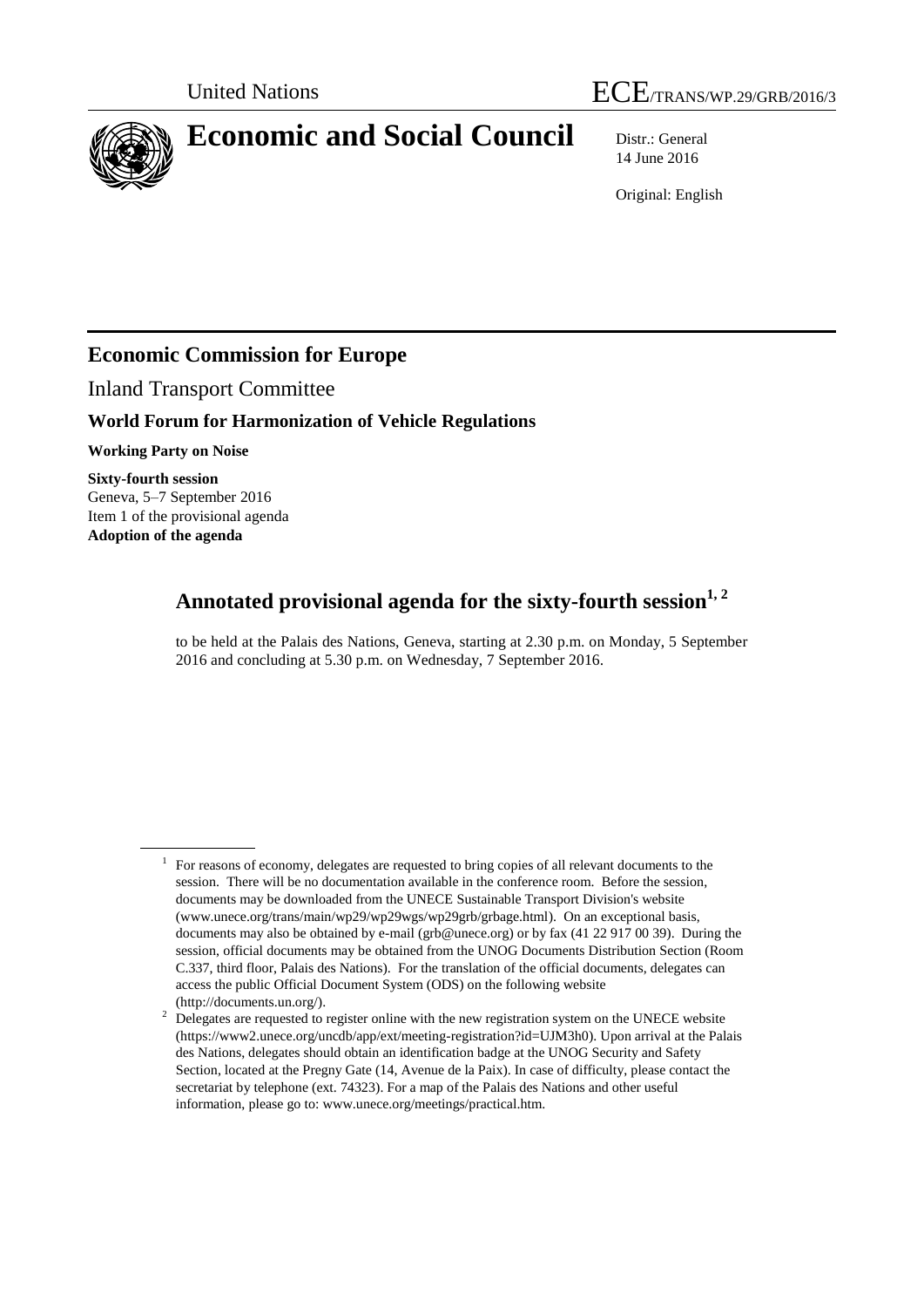# **I. Provisional agenda**

- 1. Adoption of the agenda.
- 2. Regulation No. 28 (Audible warning devices).
- 3. Regulation No. 41 (Noise emissions of motorcycles): Development.
- 4. Regulation No. 51 (Noise of M and N categories of vehicles):
	- (a) Development;
	- (b) Additional sound emission provisions.
- 5. Regulation No. 59 (Replacement silencing systems).
- 6. Regulation No. 92 (Replacement exhaust silencing systems for motorcycles).
- 7. Regulation No. 117 (Tyre rolling resistance, rolling noise and wet grip).
- 8. Collective amendments.
- 9. Exchange of information on national and international requirements on noise levels.
- 10. Influence of road surface on tyre rolling sound emissions.
- 11. Quiet road transport vehicles.
- 12. Acronyms and abbreviations in Regulations under the responsibility of the Working Party on Noise (GRB).
- 13. Proposals for amendments to the Consolidated Resolution on the Construction of Vehicles.
- 14. Development of the International Whole Vehicle Type Approval (IWVTA) system and involvement of the Working Parties (GRs) in it.
- 15. Highlights of the March and June 2016 sessions of WP.29.
- 16. Exchange of views regarding the future work of GRB.
- 17. Other business.
- 18. Provisional agenda for the sixty-fifth session.
- 19. Election of officers.

# **II. Annotations**

# **1. Adoption of the agenda**

In accordance with Chapter III, Rule 7 of the Rules of Procedure (TRANS/WP.29/690, Amend.1 and Amend. 2) of the World Forum for Harmonization of Vehicle Regulations (WP.29), the first item on the provisional agenda is the adoption of the agenda.

#### **Documentation**

ECE/TRANS/WP.29/GRB/2016/3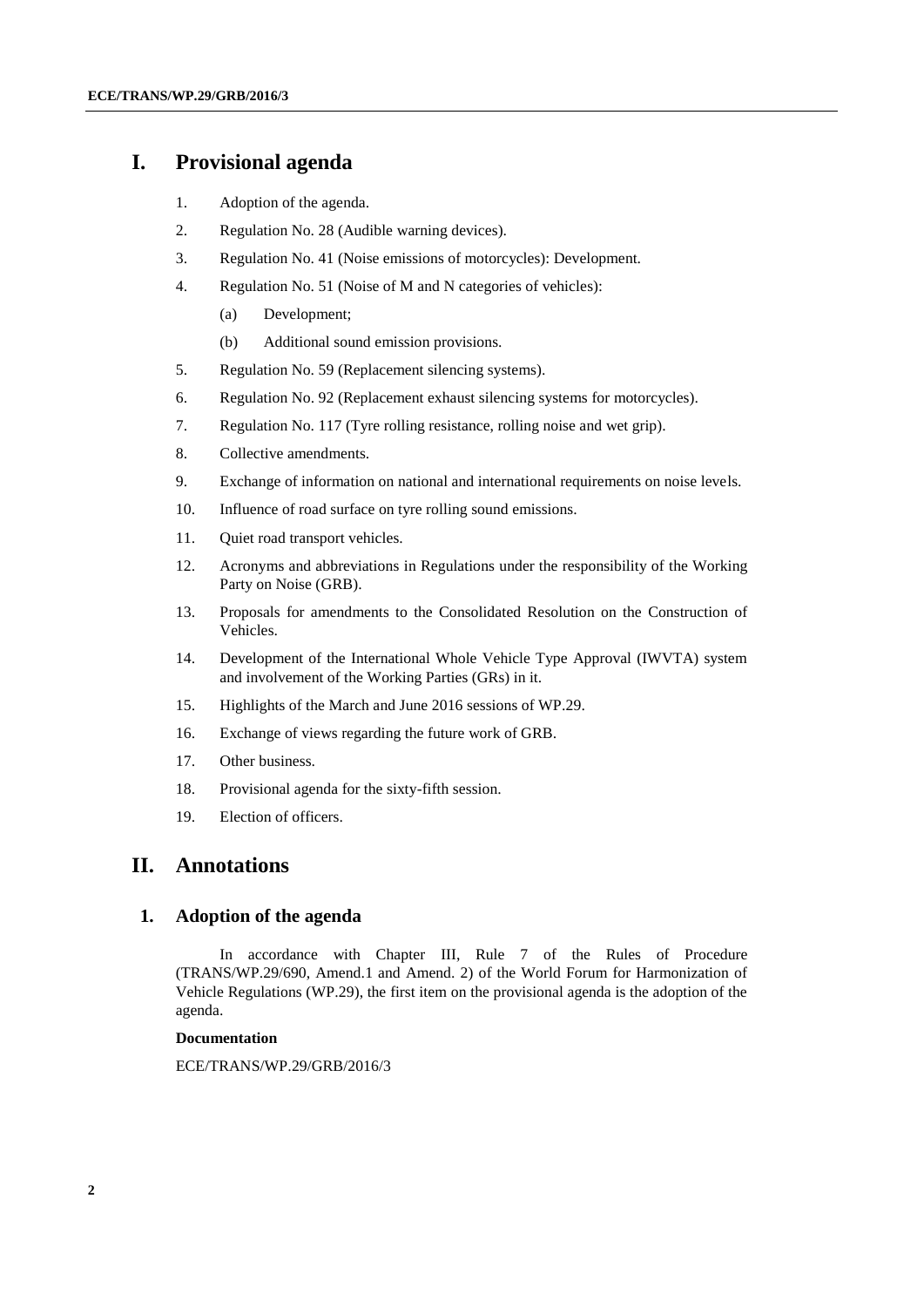# **2. Regulation No. 28 (Audible warning devices)**

The Working Party on Noise (GRB) agreed to consider a revised text of Regulation No. 28 as proposed by the expert from the Russian Federation (ECE/TRANS/WP.29/GRB/2016/4 and GRB-64-01).

#### **Documentation**

ECE/TRANS/WP.29/GRB/61, para. 3 ECE/TRANS/WP.29/GRB/2016/4 Informal document GRB-64-01

# **3. Regulation No. 41 (Noise emissions of motorcycles): Development**

GRB is invited to consider new proposals, if any.

# **4. Regulation No. 51 (Noise of M and N categories of vehicles)**

#### **(a) Development**

GRB will be informed that WP.29 and the Administrative Committee (AC.1), at their March 2016 sessions, adopted Supplement 1 to the 03 series of amendments to Regulation No. 51 (ECE/TRANS/WP.29/2016/4).

#### **Documentation**

(ECE/TRANS/WP.29/2016/4) \*

#### **(b) Additional sound emission provisions**

GRB may wish to consider new proposals, if available.

### **5. Regulation No. 59 (Replacement silencing systems)**

GRB will consider new proposals, if any.

# **6. Regulation No. 92 (Replacement exhaust silencing systems for motorcycles)**

The expert from the European Commission (EC) has submitted an updated proposal for amendments to Regulation No. 92 (ECE/TRANS/WP.29/GRB/2016/5). GRB may wish to consider this document under agenda item 8 in conjunction with proposals for amendments to Regulations Nos. 9 and 63 (ECE/TRANS/WP.29/GRB/2016/6 and ECE/TRANS/WP.29/GRB/2016/7, respectively).

### **Documentation**

ECE/TRANS/WP.29/GRB/2016/5

# **7. Regulation No. 117 (Tyre rolling resistance, rolling noise and wet grip)**

Documents in brackets are for reference purposes only and will not be considered at the session.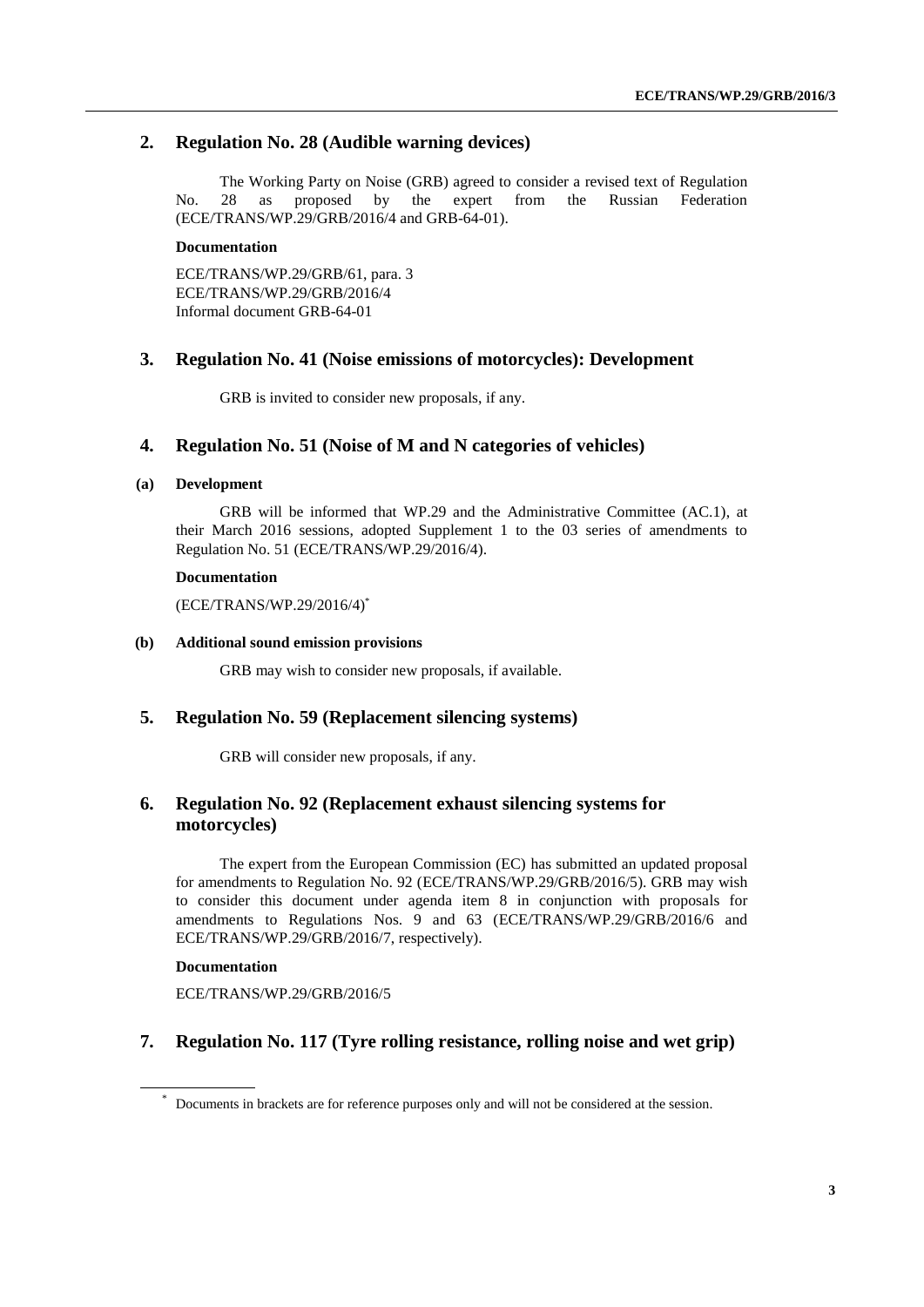GRB may wish to consider new proposals, if any, or to revert to the proposal to reduce the limit values in the 02 series of amendments to Regulation No. 117.

#### **Documentation**

ECE/TRANS/WP.29/GRB/61, para. 10

# **8. Collective amendments**

GRB is invited to consider revised proposals for amendments to Regulations Nos. 9, 63 and 92 submitted by the expert from EC (ECE/TRANS/WP.29/GRB/2016/6, ECE/TRANS/WP.29/GRB/2016/7 and ECE/TRANS/WP.29/GRB/2016/5, respectively).

#### **Documentation**

ECE/TRANS/WP.29/GRB/2016/5 ECE/TRANS/WP.29/GRB/2016/6 ECE/TRANS/WP.29/GRB/2016/7

# **9. Exchange of information on national and international requirements on noise levels**

GRB is invited to continue the exchange of views on developing national or regional legislation and international requirements concerning noise levels.

# **10. Influence of road surface on tyre rolling sound emissions**

GRB may wish to be informed about new studies and presentations on this issue.

#### **Documentation**

ECE/TRANS/WP.29/GRB/61, para. 15

### **11. Quiet road transport vehicles**

GRB will note that the draft Regulation on quiet road transport vehicles (QRTV) (ECE/TRANS/WP.29/2016/26) was adopted by WP.29 and AC.1 at their March 2016 session. Its entry into force as Regulation No. 138 is expected in October 2006, as indicated in Depository Notification C.N.125.2016.TREATIES-XI.B.16 of 5 April 2016.

GRB is invited to consider a proposal by the expert from Japan to prohibit the pause function in this Regulation (ECE/TRANS/WP.29/GRB/2016/8).

GRB may also wish to consider further proposals for amendments to Regulation No. 138 tabled by the expert from OICA (ECE/TRANS/WP.29/GRB/2016/9).

Finally, the Informal Working Groups (IWG) on the QRTV Regulation and on the QRTV Global Technical Regulation (GTR) will report on their activities.

#### **Documentation**

ECE/TRANS/WP.29/GRB/60, paras. 20-22 ECE/TRANS/WP.29/GRB/2016/8 ECE/TRANS/WP.29/GRB/2016/9 Depository Notification C.N.125.2016.TREATIES-XI.B.16 (ECE/TRANS/WP.29/AC.3/33)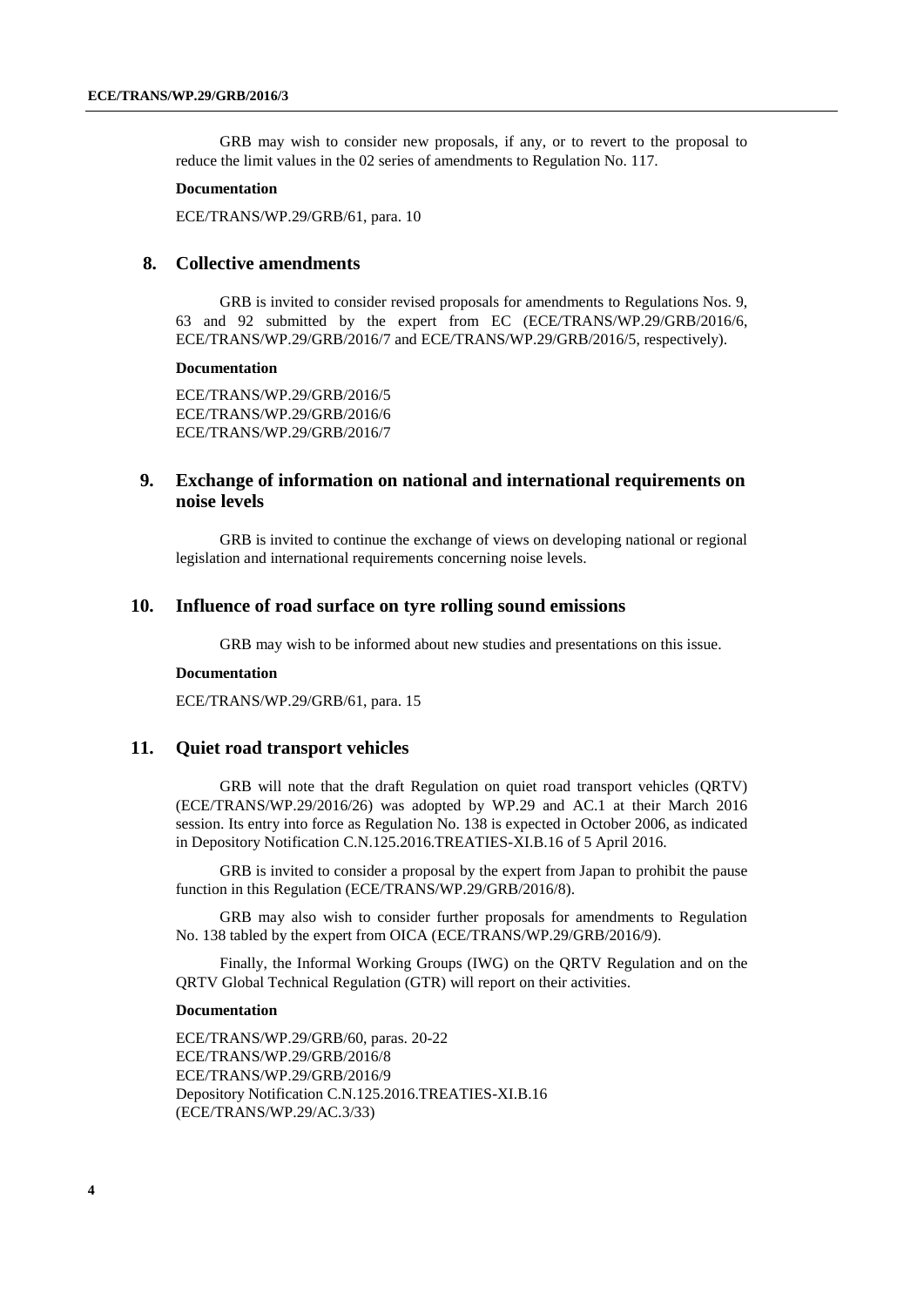# **12. Acronyms and abbreviations in Regulations under the responsibility of the Working Party on Noise (GRB)**

GRB may wish to recall the WP.29 request to introduce, in the medium term, an alternative abbreviation for "Replacement Exhaust Silencing System" (RESS) in Regulation No. 92 (WP.29-165-16).

#### **Documentation**

ECE/TRANS/WP.29/GRB/61, para. 20 Informal document WP.29-165-16

# **13. Proposals for amendments to the Consolidated Resolution on the Construction of Vehicles**

GRB may wish to consider proposals, if any, aimed at updating the Consolidated Resolution on the Construction of Vehicles (R.E.3).

#### **Documentation**

ECE/TRANS/WP.29/78/Rev.4

# **14. Development of the International Whole Vehicle Type Approval (IWVTA) system and involvement of the Working Parties (GRs) in it**

GRB may wish to consider this matter in light of the discussions at the March and June 2016 sessions of WP.29.

# **15. Highlights of the March and June 2016 sessions of WP.29**

GRB will be briefed by the secretariat about the highlights of the March and June 2016 sessions of WP.29 on GRB and common issues.

### **16. Exchange of views regarding the future work of GRB**

Based on the outcome of an informal meeting convened by the Chair in July 2016, GRB may wish to resume its discussion on issues that should be included in the future work.

#### **Documentation**

ECE/TRANS/WP.29/GRB/61, paras.24-27 Informal document GRB-62-08-Rev.2

# **17. Other business**

At the request of WP.29, GRB is invited to consider a proposal by the expert from Turkey to establish a new Regulation on vehicle reversing sound warning devices (WP.29- 168-04).

GRB will be informed that WP.29, at its March 2016 session, had a discussion on the performance of automotive systems, in particular ones relying on software, in conditions other than those tested during the regulated test procedures (WP.29-168-15).